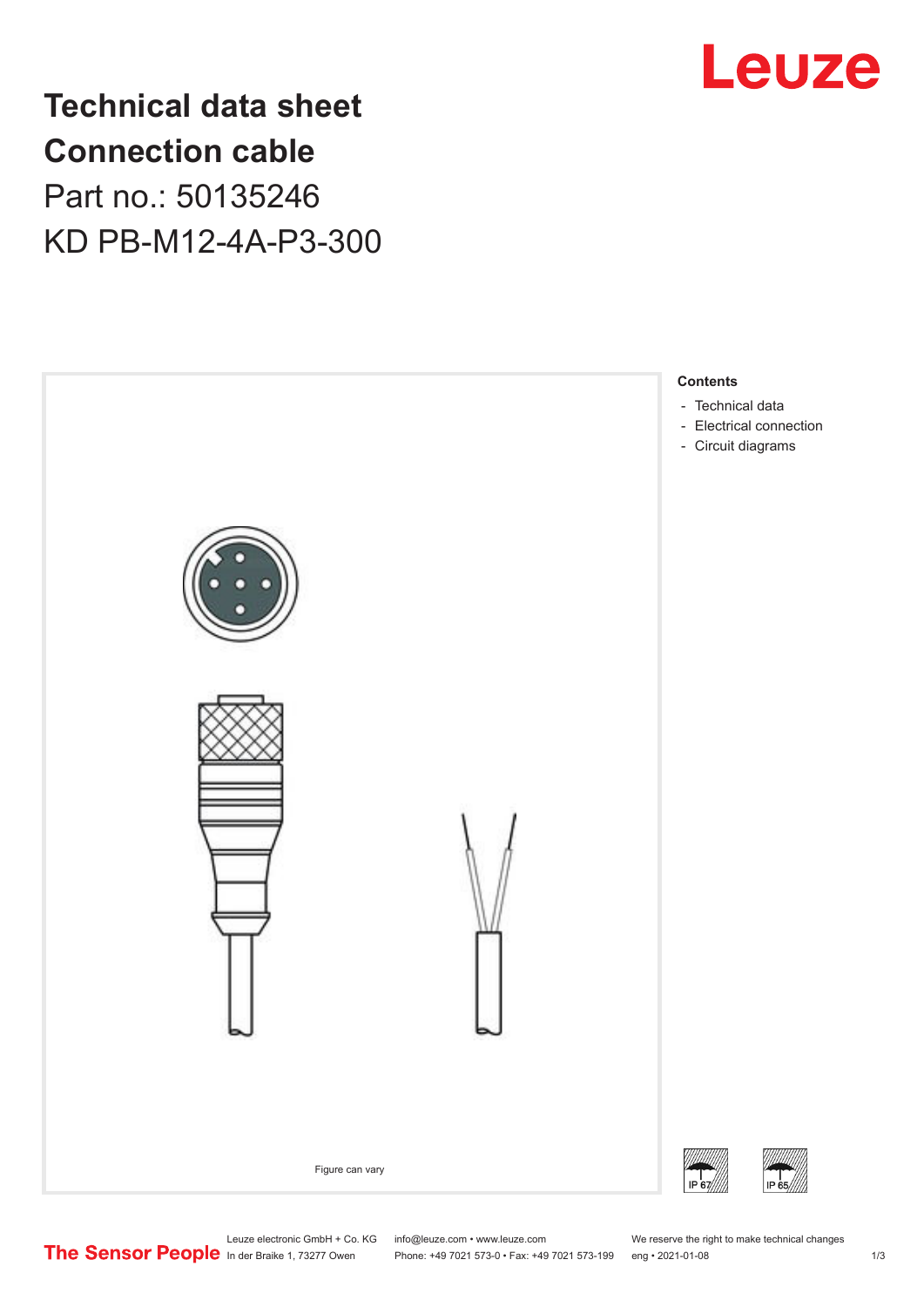### <span id="page-1-0"></span>**Technical data**

## **Leuze**

| <b>Basic data</b>                                |                                                                                                                                                                                                                                | <b>Mechanical data</b>                                             |
|--------------------------------------------------|--------------------------------------------------------------------------------------------------------------------------------------------------------------------------------------------------------------------------------|--------------------------------------------------------------------|
| Suitable for interface<br><b>Electrical data</b> | PROFIBUS DP                                                                                                                                                                                                                    | Width across flats<br><b>Bending cycles</b><br>Bending radius, fle |
|                                                  |                                                                                                                                                                                                                                | Bending radius, sta                                                |
| Performance data<br><b>Operating voltage</b>     | 60 V DC                                                                                                                                                                                                                        | <b>Environmental d</b>                                             |
| Connection                                       |                                                                                                                                                                                                                                | <b>Ambient temperatu</b><br>flexible use                           |
| <b>Connection 1</b>                              |                                                                                                                                                                                                                                | <b>Ambient temperatu</b><br>stationary use                         |
| <b>Type of connection</b>                        | Connector                                                                                                                                                                                                                      |                                                                    |
| <b>Thread size</b>                               | M <sub>12</sub>                                                                                                                                                                                                                | <b>Certifications</b>                                              |
| <b>Type</b>                                      | Female                                                                                                                                                                                                                         | Degree of protectio                                                |
| Handle body material                             | <b>PUR</b>                                                                                                                                                                                                                     |                                                                    |
| No. of pins                                      | $5 - pin$                                                                                                                                                                                                                      |                                                                    |
| Encoding                                         | B-coded                                                                                                                                                                                                                        | <b>Classification</b>                                              |
| Version                                          | Axial                                                                                                                                                                                                                          | <b>Customs tariff num</b>                                          |
| Lock                                             | Screw fitting, nickel-plated diecast zinc,<br>recommended torque 0.6 Nm, self-                                                                                                                                                 | eCl@ss 5.1.4                                                       |
|                                                  | locking                                                                                                                                                                                                                        | eCl@ss 8.0                                                         |
|                                                  |                                                                                                                                                                                                                                | eCl@ss 9.0                                                         |
| <b>Connection 2</b>                              |                                                                                                                                                                                                                                | eCl@ss 10.0                                                        |
| <b>Type of connection</b>                        | Open end                                                                                                                                                                                                                       | eCl@ss 11.0<br><b>ETIM 5.0</b>                                     |
|                                                  |                                                                                                                                                                                                                                | <b>ETIM 6.0</b>                                                    |
| Cable properties<br><b>Number of conductors</b>  | 2 Piece(s)                                                                                                                                                                                                                     | <b>ETIM 7.0</b>                                                    |
| Wire cross section                               | $0.64$ mm <sup>2</sup>                                                                                                                                                                                                         |                                                                    |
| <b>AWG</b>                                       | 19                                                                                                                                                                                                                             |                                                                    |
| Sheathing color                                  | Violet                                                                                                                                                                                                                         |                                                                    |
| <b>Shielded</b>                                  | Yes                                                                                                                                                                                                                            |                                                                    |
| Silicone-free                                    | Yes                                                                                                                                                                                                                            |                                                                    |
|                                                  |                                                                                                                                                                                                                                |                                                                    |
| Cable design                                     | Connection cable (open on one end)                                                                                                                                                                                             |                                                                    |
| Cable diameter (external)                        | $7.7 \text{ mm}$                                                                                                                                                                                                               |                                                                    |
| Cable length                                     | 30,000 mm                                                                                                                                                                                                                      |                                                                    |
| <b>Sheathing material</b>                        | <b>PUR</b><br><b>PE</b>                                                                                                                                                                                                        |                                                                    |
| Wire insulation                                  |                                                                                                                                                                                                                                |                                                                    |
| Suitability for drag chains                      | Yes                                                                                                                                                                                                                            |                                                                    |
| <b>Traverse rate</b>                             | Max. 3.3 m/s with horiz. traverse path of<br>5m and and max. acceleration of 5m/s <sup>2</sup>                                                                                                                                 |                                                                    |
| Properties of the outer sheathing                | Free of CFC, cadmium, silicone, halogen<br>and lead, matt, low-adhesion, abrasion-<br>resistant, easily machine-processable                                                                                                    |                                                                    |
| Resistance of the outer sheathing                | Hydrolysis and microbe resistant, good<br>oil, gasoline and chemical resistance in<br>accordance with VDE 0472 part 803 test<br>B, flame retardant in accordance with UL<br>1581 VW1 / CSA FT1 / IEC 60332-1,<br>IEC 60332-2-2 |                                                                    |

| <b>Width across flats</b>                                         | 13 mm                    |
|-------------------------------------------------------------------|--------------------------|
| <b>Bending cycles</b>                                             | 5,000,000 Piece(s)       |
| Bending radius, flexible laying, min.                             | Min. 12 x cable diameter |
| Bending radius, stationary laying, min. Min. 7.5 x cable diameter |                          |
| <b>Environmental data</b>                                         |                          |
| Ambient temperature, operation,<br>flexible use                   | $-20$ 70 °C              |
| Ambient temperature, operation,<br>stationary use                 | $-40$ 80 °C              |
| <b>Certifications</b>                                             |                          |
| Degree of protection                                              | IP 65                    |
|                                                                   | IP 67                    |
| <b>Classification</b>                                             |                          |
| <b>Customs tariff number</b>                                      | 85444290                 |
| eCl@ss 5.1.4                                                      | 27279201                 |
| eCl@ss 8.0                                                        | 27279218                 |
|                                                                   |                          |
| eCl@ss 9.0                                                        | 27060311                 |
| eCl@ss 10.0                                                       | 27060311                 |
| eCl@ss 11.0                                                       | 27060311                 |
| <b>ETIM 5.0</b>                                                   | EC001855                 |
| <b>ETIM 6.0</b>                                                   | EC001855                 |
| <b>ETIM 7.0</b>                                                   | EC001855                 |
|                                                                   |                          |
|                                                                   |                          |

#### **Electrical connection**

#### **Connection 1**

| Type of connection   | Connector                                                                             |
|----------------------|---------------------------------------------------------------------------------------|
| <b>Thread size</b>   | M <sub>12</sub>                                                                       |
| <b>Type</b>          | Female                                                                                |
| Handle body material | <b>PUR</b>                                                                            |
| No. of pins          | $5$ -pin                                                                              |
| Encoding             | B-coded                                                                               |
| Version              | Axial                                                                                 |
| Lock                 | Screw fitting, nickel-plated diecast zinc, recommended<br>torque 0.6 Nm, self-locking |

Leuze electronic GmbH + Co. KG info@leuze.com • www.leuze.com We reserve the right to make technical changes

ln der Braike 1, 73277 Owen Phone: +49 7021 573-0 • Fax: +49 7021 573-199 eng • 2021-01-08 2/3